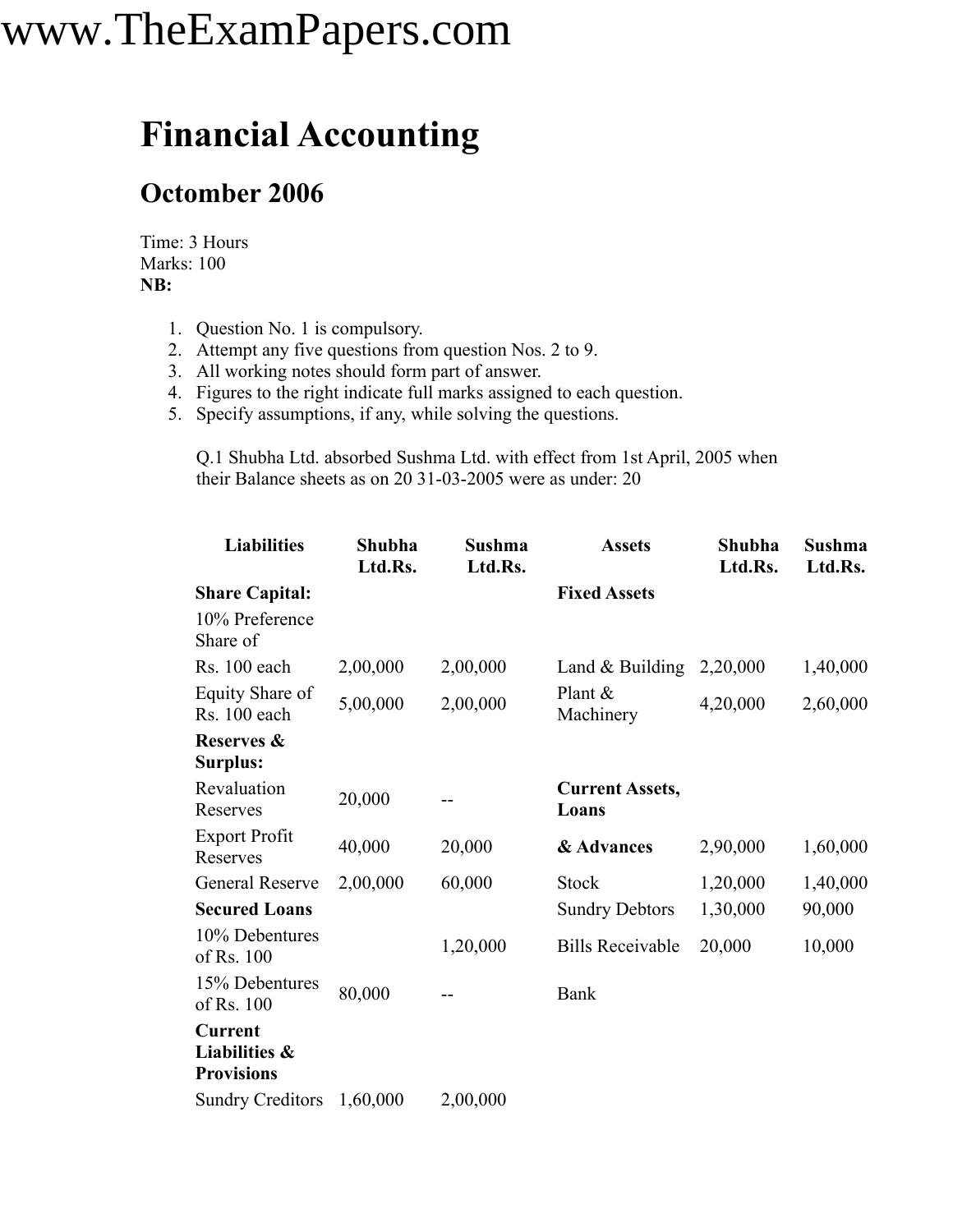**12,00,000 8,00,000 12,00,000 8,00,000**

#### **Terms Of Amalgamation:**

- 1. Shubha Ltd. will issue Eight equity shares for Five equity shares in Sushma Ltd.
- 2. 11 % Preference shareholders of Sushma Ltd. will be issued equal number of Equity shares inShubha Ltd.
- 3. 10% Debentureholders of Sushma Ltd. aredischarged by Shubha Ltd by issuing equal numberof its 15% Debentures of Rs. 100 each.
- 4. All the Assets and liabilities of Sushma Ltdare taken over at book values except the following.

(i)Fixed Assets at 10% more than book values.

(ii)Stock at Rs. 1,44,000

(iii)Debtors at Rs. 1,25,000

(iv)Bills Receivables at Rs. 81,000

You are required to-

a.Compute Purchase consideration.

b.Prepare Ledger Accounts to close the books of Accounts of Sushma Ltd.

c.Pass journal entries and prepare Balance-sheet after Amalgamation in the books of Shubha Ltd. applying Purchase Method.

Q.2 Following is the Balance sheet of PARAMOUNT LTD. as on 31-03-2005 : $\hat{a} \in \mathbb{C}^{\infty}$  16

| <b>Liabilities</b>                             | Rs.      | <b>Assets</b>                                         | Rs.      |  |
|------------------------------------------------|----------|-------------------------------------------------------|----------|--|
| <b>Share Capital</b>                           |          | <b>Fixed Assets</b>                                   |          |  |
| 6,000-8% Preference shares ofRs.<br>$100$ each | 6,00,000 | Goodwill                                              | 60,000   |  |
| 50,000 Equity Shares of Rs, 10<br>each.        | 5,00,000 | <b>Building</b>                                       | 3,00,000 |  |
| Capital Reserves                               | 50,000   | Furniture                                             | 1,00,000 |  |
| <b>Secured Loans:</b>                          |          | <b>Current Assets, Loans &amp;</b><br><b>Advances</b> |          |  |
| 5% Debentures of Rs. 100 each                  | 3,00,000 | <b>Stock</b>                                          | 1,50,000 |  |
| Debenture Interest Due                         | 50,000   | <b>Sundry Debtors</b>                                 | 75,000   |  |
| <b>Current Liabilities</b>                     |          | Bank                                                  | 1,00,000 |  |
| & Provisions:                                  |          | Cash                                                  | 25,000   |  |
| <b>Sundry Creditors</b>                        | 1,80,000 | <b>Miscellaneous Expenditure</b>                      |          |  |
|                                                |          | Discount on Debentures                                | 30,000   |  |
|                                                |          | <b>Profit &amp; Loss Account</b>                      | 5,00,000 |  |
|                                                |          | Patents & Trade Marks                                 | 40,000   |  |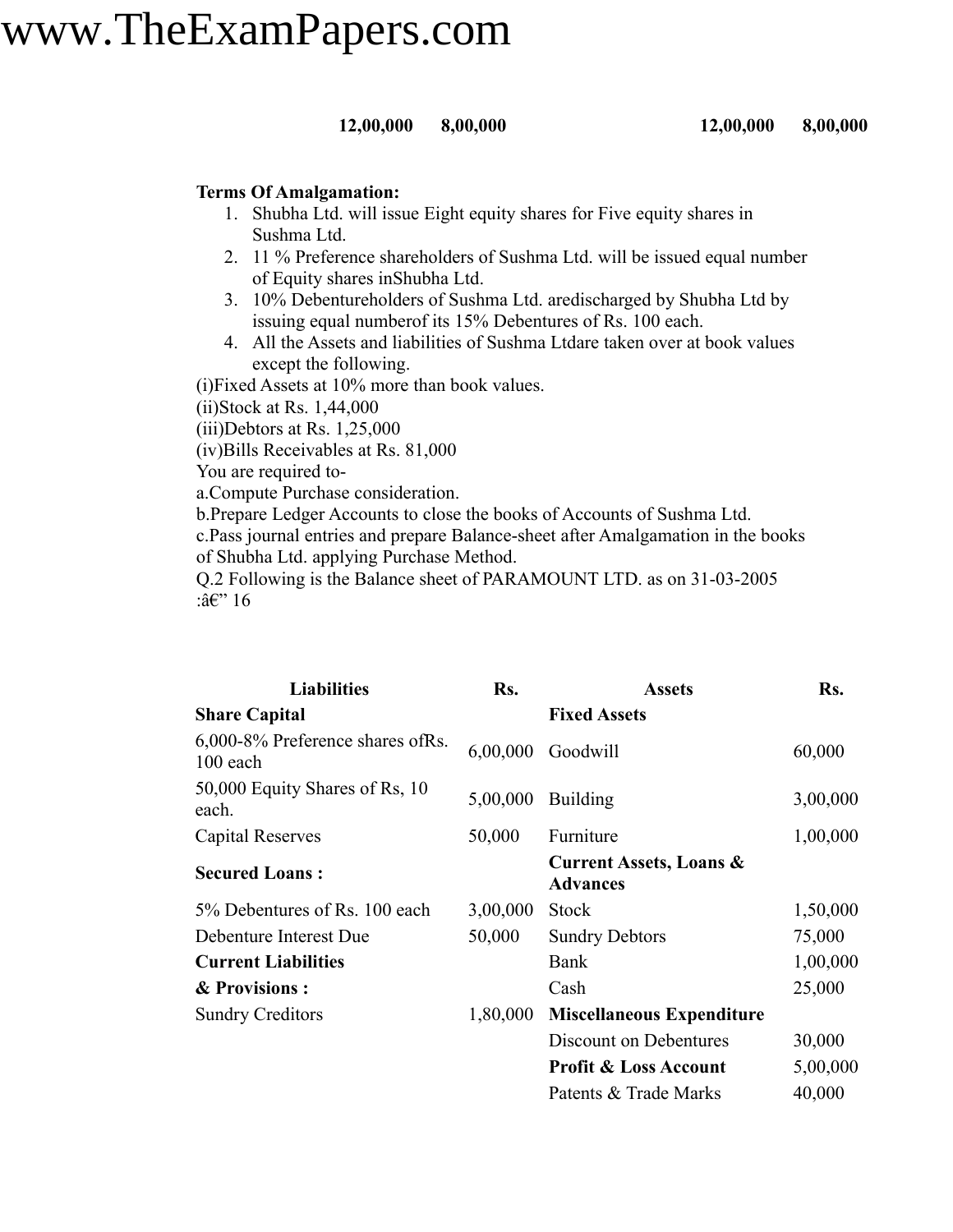#### **16,80,000 16,80,000**

Note: Preference dividend is in arrears for three years.

The following scheme of reconstruction was prepared and duly approved by the court.

- 1. The Preference Shares shall be converted into equal Number of 9% Preference Shares of Rs. 50 each.
- 2. The equity shares shall be reduced to Rs. 3 each. However the face value will remain the same.
- 3. 5% Debentures shall be converted into equal number of 6% Debenture, of Rs. 75 each. The debenture holders also agreed to waive 50% of the accrued interest.
- 4. Arrears of preference dividend are to be reduced to one year's dividend which is paid in cash.
- 5. The Sundry creditors agreed to waive 30% of their claims and to accept Equity shares for Rs. 30.000 in part settlement of their renewed claims.
- 6. The assets are to be revalued as under :

| <b>Building</b>       | Rs. 3.50,000  |
|-----------------------|---------------|
| Plant & Machinery     | Rs. 2, 50,000 |
| Furniture             | Rs. 80,000    |
| <b>Stock</b>          | Rs. 1, 00,000 |
| <b>Sundry Debtors</b> | Rs.70,000     |

7. Intangible assets and fictitious assets to be written off.

Pass journal entries, prepare Capital Reduction Account and Balance Sheets after reconstruction in the books for Paramount Ltd.

Q.3 Following Trial Balance is extracted from the books of Shrikrishna (Pvt.) Ltd. as on 31-03-2005. The 16 company was Incorporated on 1-08-2004 to take over the business of a proprietary concern from 1-4-2004. The authorised share capital was 50,000 Equity shares of Rs. 10 each. The Purchase consideration was settled on 1-10-2004, being Rs. 1, 25,000. It was in the form of 10,000 shares of Rs. 10 each and the balance in the form of debentures of Rs. 100 each. : $\hat{a} \in \mathbb{R}^n$  16

| Trial Balance as on 31st March, 2006 |           |                         |                   |  |  |  |
|--------------------------------------|-----------|-------------------------|-------------------|--|--|--|
| <b>Particular</b>                    | Debit Rs. | <b>Particular</b>       | <b>Credit Rs.</b> |  |  |  |
| <b>Opening Stock</b>                 | 23,600    | Sales                   | 2,14,000          |  |  |  |
| Purchases                            | 75,800    | <b>Sundry Creditors</b> | 40,200            |  |  |  |
| Carriage Inwards                     | 5,200     | Bills Payable           | 29,000            |  |  |  |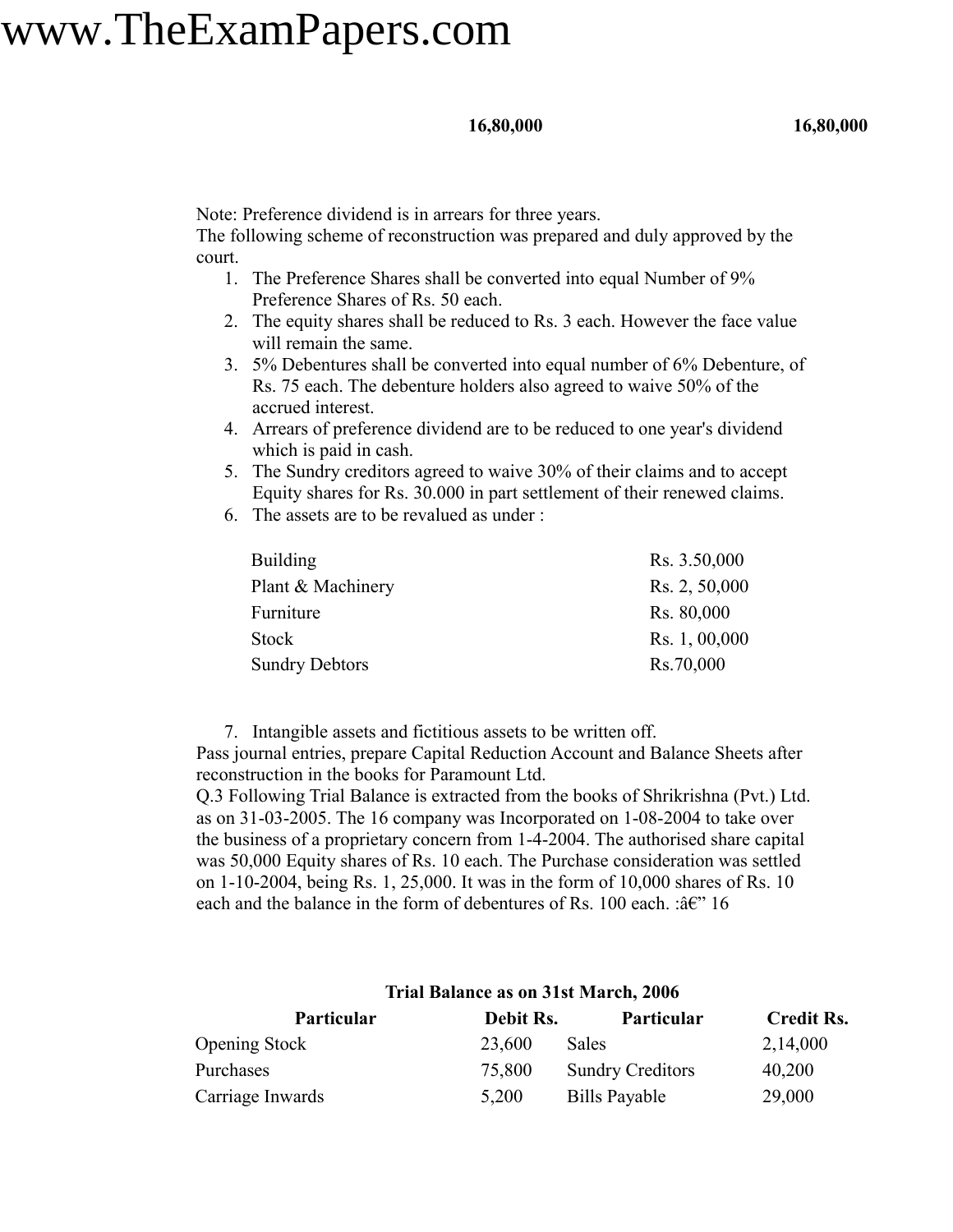| <b>Salaries</b>                    | 24,000   | Capital                 | 1,15,000 |
|------------------------------------|----------|-------------------------|----------|
| Office Expenses                    | 8,100    | Interest on Investments | 1,800    |
| Postage & Telephones               | 9,000    |                         |          |
| Printing & Stationery              | 9,900    |                         |          |
| Office Rent                        | 36,600   |                         |          |
| Carriage Outwards                  | 7,200    |                         |          |
| <b>Selling Expenses</b>            | 6,900    |                         |          |
| Directors' Fees                    | 3,200    |                         |          |
| Interest on Purchase consideration | 5,625    |                         |          |
| Preliminary expenses               | 7,500    |                         |          |
| <b>Sundry Debtors</b>              | 54,000   |                         |          |
| <b>Bills Receivable</b>            | 5,375    |                         |          |
| <b>Fixed Assets</b>                | 1,00,000 |                         |          |
| Investments                        | 18,000   |                         |          |
|                                    | 4,00,000 |                         | 4,00,000 |

If is further informed that:

- 1. Closing stock is valued at Rs. 11,200.
- 2. Fixed Assets include furniture of Rs. 10,000 purchased on 01-10-2004; Depreciation is to be charged on Fixed Assets @ 10% p.a.
- 3. Total sales for the post-incorporation period are three times the total sales for the pre-incorporation period.
- 4. Rate of Interest on debentures is 10% p.a. while on purchase consideration is 9% p.a.
- 5. Preliminary expenses should be written off.
- 6. Investments are purchased by the proprietor during 2003-04.

Prepare Trading and Profit & Loss Account for the Year ending 31-03-2005 showing the treatment of Pre-incorporation and post-incorporation profits separately. Prepare Balance Sheet as on the same date.

Q.4(a) Nandlal imported goods from US company worth US \$ 5 lac on 10-08- 2004 when exchange rate 16 was US  $\$$  1 = Rs. 42.90. He agreed to pay 5 installments as below: 16

| Date             | Installment (Us S) | <b>Rate of Exchange (Rs.)</b> |
|------------------|--------------------|-------------------------------|
| 10-10-2004       | 75,000             | 42.75                         |
| 10-12-2004       | 1,50,000           | 43.50                         |
| $10 - 02 - 2005$ | 60,000             | 44.80                         |
| 10-04-2005       | 75,000             | 42.90                         |
| 10-06-2005       | Balance            | 43.00                         |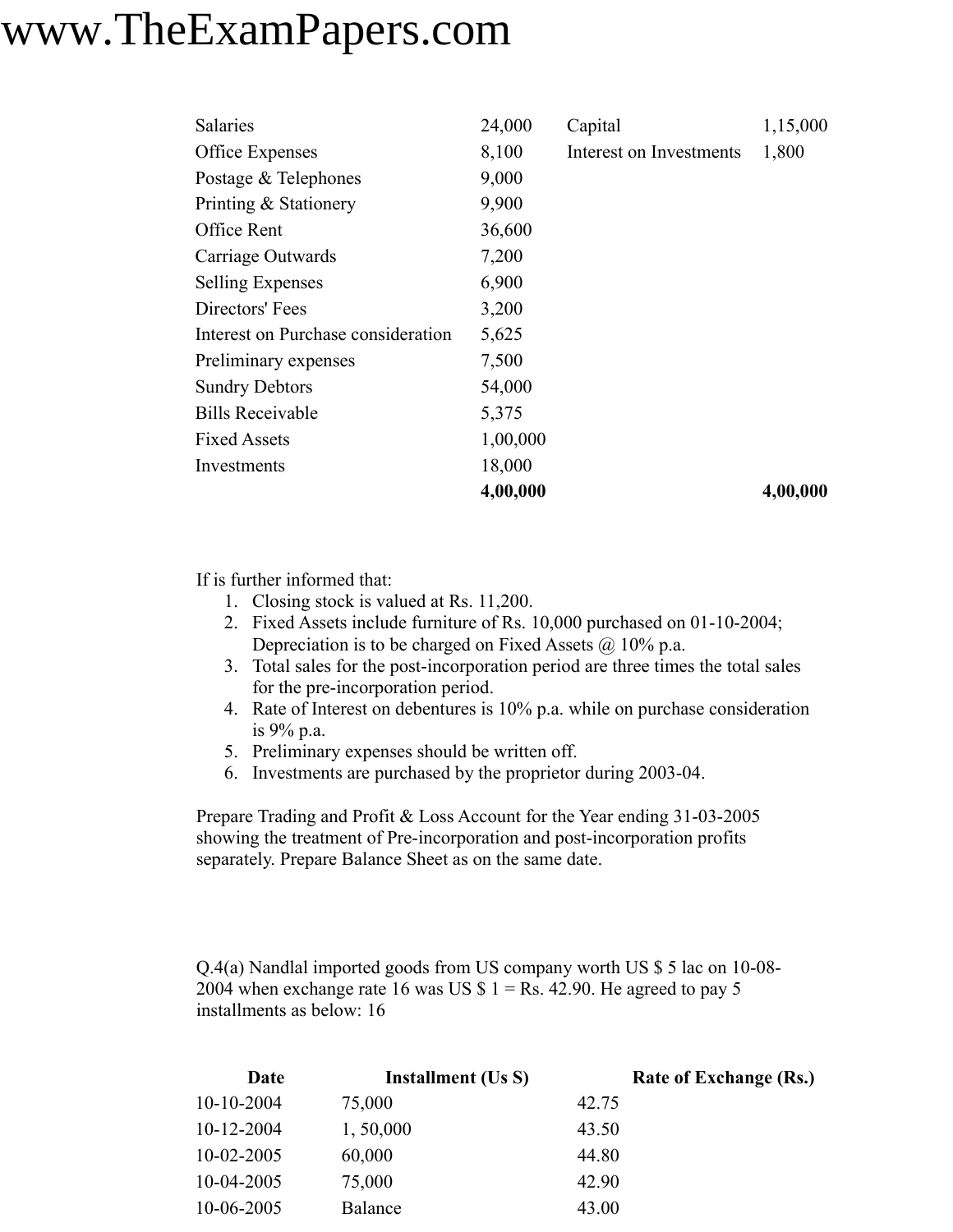The rate of exchange was Rs. 43.00 as on 31-03-2005. Pass journal entries [including those for cash] in the books of Nandlal in accordance with AS-11.

b) Madhav exported goods to US Company worth US \$1 lac on 01-03-2004 when exchange rate was US  $\$$  1 = Rs. 43.00. The payment was received as below: $\hat{a} \in \mathbb{C}^{\times}$ 

| Date       | <b>Installment</b> (Us S) | <b>Rate of Exchange (Rs.)</b> |  |
|------------|---------------------------|-------------------------------|--|
| 01-02-2004 | $20,000$ (Advance)        | 43.25                         |  |
| 15-03-2004 | 25,000                    | 43.50                         |  |
| 01-05-2004 | Balance                   | 42.75                         |  |

The rate of exchange was US  $$1 = Rs. 43.75$  as on 31-03-2004. Pass journal entries in the books of Mr. Madhav [including those for cash] in accordance with AS

Q.5 'Following is the Balance sheet of NINAD LTD. as on  $31-03-2005$ : $\hat{a} \in \mathbb{C}^{\times}$  16

| <b>Liabilities</b>                   | Rs.       | <b>Assets</b>         | Rs.      |
|--------------------------------------|-----------|-----------------------|----------|
| Equity Shares of Rs. 10 each         | 5,00,000  | <b>Fixed Assets</b>   | 7,00,000 |
| 8% Preference Shares of Rs. 100 each | 1,00,000  | <b>Current Assets</b> | 4,80,000 |
| 7.5% Debentures of Rs. 100 each      | 2,00,000  | Preliminary Expenses  | 20,000   |
| Unsecured Loans                      | 1,00,000  |                       |          |
| Reserve and Surplus                  | 2,00,000  |                       |          |
| <b>Current Liabilities</b>           | 1,00,000  |                       |          |
|                                      | 12,00,000 |                       | 1,20,000 |

Additional Information

1. Details of Sales Expenses and Interests for the last Five years for the year ended are as under:

| <b>Particulars</b> |          |                   |     |          | 31,03-2001 31,03-2002 31,03-2003 31-03-2004 31-03-2005 |
|--------------------|----------|-------------------|-----|----------|--------------------------------------------------------|
|                    | Rs.      | Rs.               | Rs. | Ks.      | Rs.                                                    |
| Sales              | 4.50.000 | 5,50,000 7,00,000 |     | 4,00,000 | 8,00,000                                               |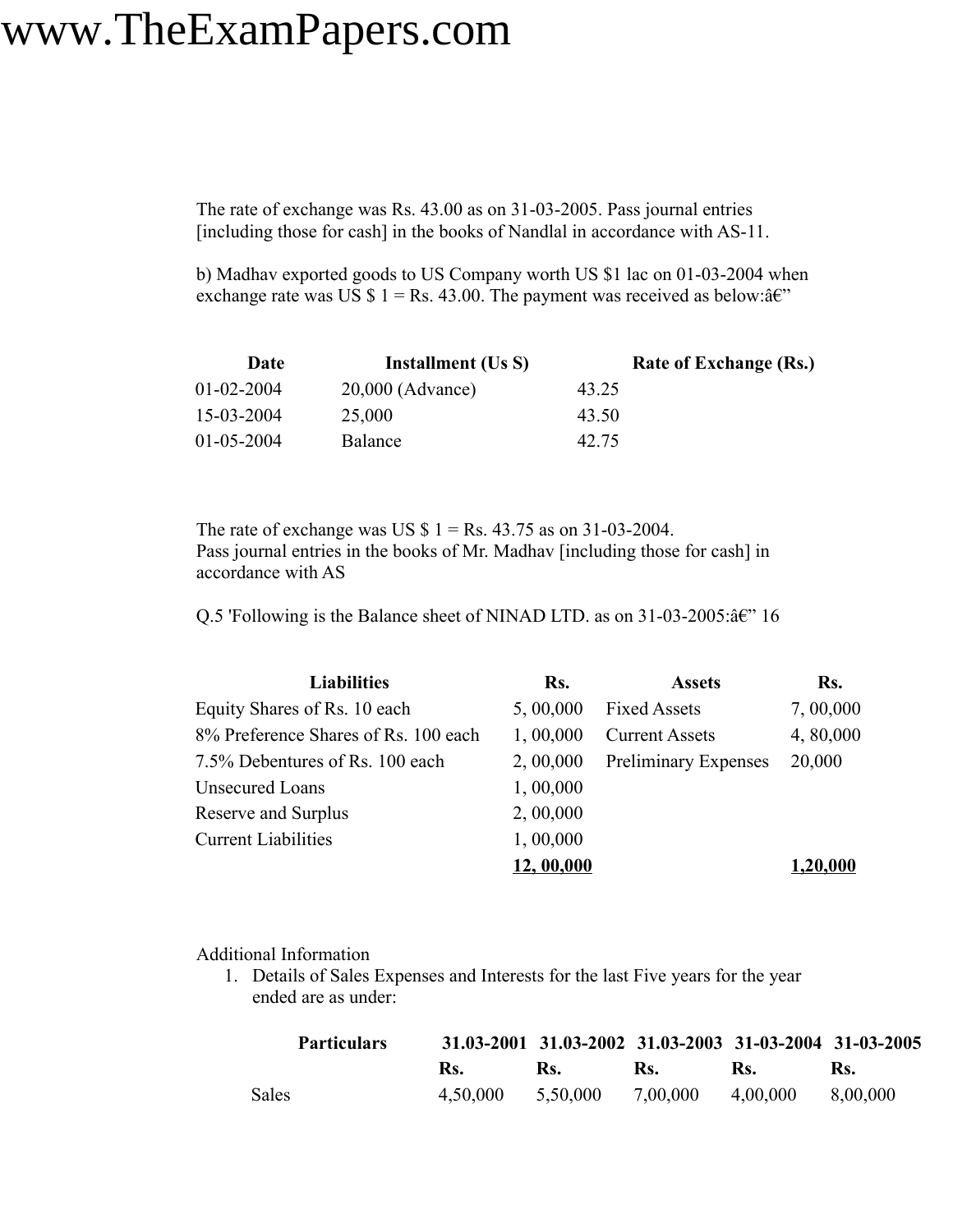| Expenses               | 1,75,000 | 2,90,000 | 3,00,000 | 1,55,000 | 4,00,000 |
|------------------------|----------|----------|----------|----------|----------|
| Interest on Loan       | 10.000   | 20,000   | 25,000   | 30,000   | 10,000   |
| Interest on Debentures | 15.000   | 15,000   | 15.000   | 15,000   | 15,000   |

- 2. Rate of Income tax is 40%
- 3. Normal rate of return is 12.5%
- 4. Fixed assets are valued at Rs. 10, 00,000 and current assets are valued at Rs. 6,00,000.

Find cut value of Equity share under:- (i)Net Assets Method (ii)Earning Capacity Method (iii)Fair Value Method. Q.6 Mr. Confused is the Accountant of M/s Ultimate Confusion Ltd. He presents to you the following Trial Balance as on 31-03-2005. The cash in hand on 31-03- 2005 is Rs. 750. 16

| Particular                   | Rs.       | Particular                  | Rs.              |
|------------------------------|-----------|-----------------------------|------------------|
| <b>Bank Balance</b>          | 72,900    | Subscribed capital          | 4,00,000         |
| Calls in Arrears             | 7,500     | 6% Debentures               | 3,00,000         |
| Land & Building              | 3,00,000  | Profit and Loss $A/c$ [Cr.] | 13,625           |
| Machinery                    | 2,97,000  | <b>Sundry Debtors</b>       | 87,000           |
| <b>Interim Dividend Paid</b> | 37,500    | Sales                       | 4,15,000         |
| Stock [1-4-2004]             | 75,000    | Preliminary Expenses        | 5,000            |
| <b>Sundry Creditors</b>      | 40,000    | Sinking Fund                | 75,000           |
| <b>Bills Payable</b>         | 38,000    |                             |                  |
| Furniture                    | 7,200     |                             |                  |
| Purchases                    | 1,85,000  |                             |                  |
| Provision for Bad Debts      | 4,375     |                             |                  |
| Investments                  | 75,000    |                             |                  |
| Salaries & Wages             | 1,03,600  |                             |                  |
| Fuel                         | 13,200    |                             |                  |
| Rent, rates & Taxes          | 3,800     |                             |                  |
| Discounts Allowed            | 6,400     |                             |                  |
| Directors Fees               | 5,700     |                             |                  |
| <b>Bad Debts</b>             | 2,100     |                             |                  |
| Debenture Interest           | 9,000     |                             |                  |
| <b>Sundry Expenses</b>       | 2,350     |                             |                  |
| Deposits from Public         | 10,000    |                             |                  |
|                              | 12,95,625 |                             | <u>12,95,625</u> |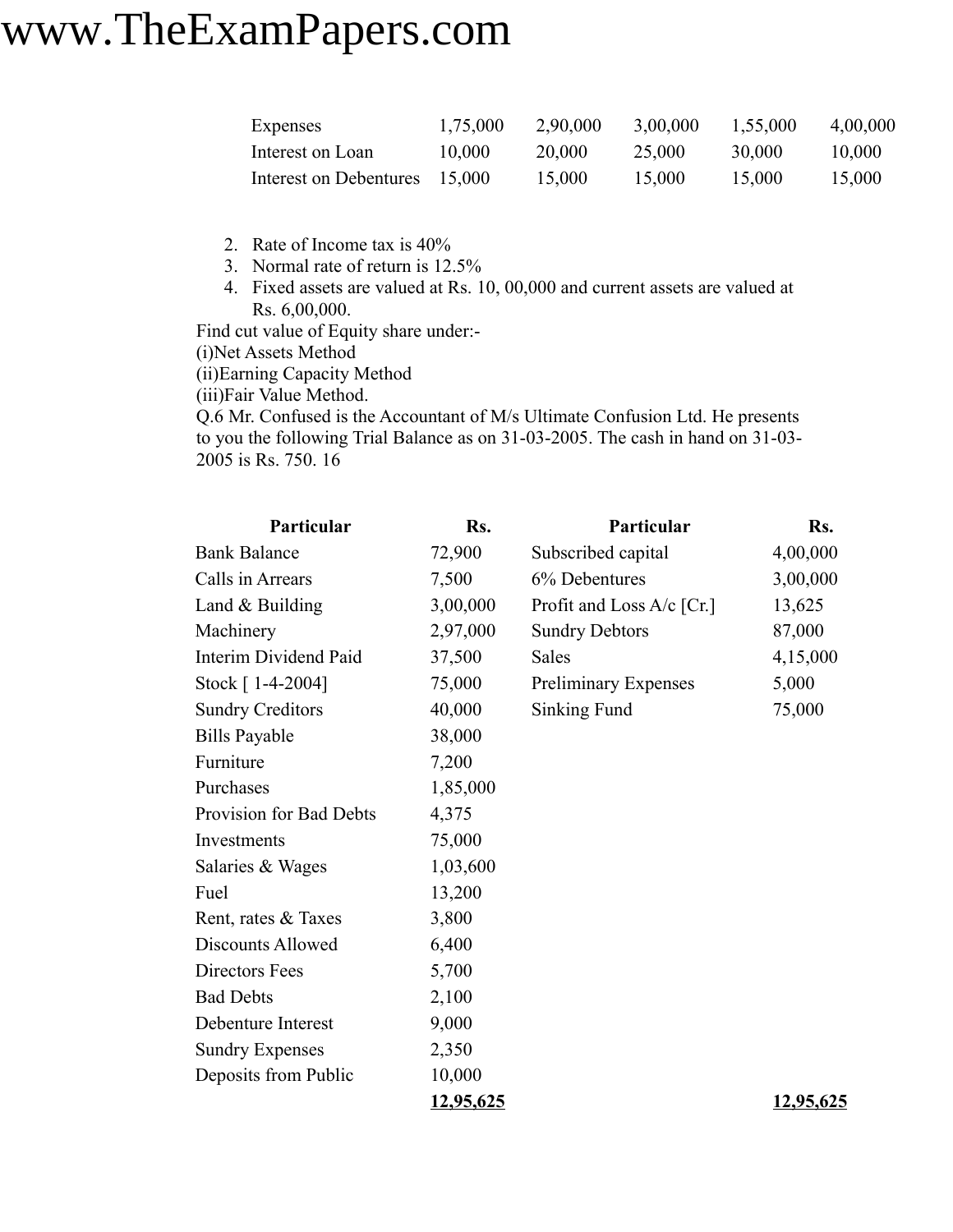After locating the mistakes and making the following adjustments, prepae Trading and Profit and Loss Account for the year ended 31-03-2005 and Balance sheet as on that date in a vertical form. Ignore previous year's figures.

- 1. Authorised capital of the company is 60,000 Equity shares of Rs. 10 each. The calls in arrears are  $(a)$  Rs. 5 per share.
- 2. Stock on 31-03-2005 was Rs. 1, 37,120.
- 3. Write off 1/5 th of the preliminary expenses.
- 4. The Details of fixed Assets are as under.

| <b>Original Cost</b><br>Rs. | <b>Depreciation till 31-03-2004</b><br>Rs. | Rate of<br><b>Depreciation</b> |
|-----------------------------|--------------------------------------------|--------------------------------|
| 3,50,000                    | 50,000                                     | $5\%$                          |
| 4,00,000                    | 1,03,000                                   | 20%                            |
| 10,000                      | 2,800                                      | 10%                            |
|                             |                                            |                                |

The depreciation during the year is to be charged on W.D.V. as at the beginning of the year. Therewere no additions or deductions during the year.

Note: Rectified Trial Balance is not required.

Q.7 Following is the Balance-sheet of INDICA LTD. as on  $31-12-2004$ : $\hat{a} \in C$  16

| <b>Liabilities</b>                           | Rs.             | <b>Assets</b>                                         | Rs.        |
|----------------------------------------------|-----------------|-------------------------------------------------------|------------|
| <b>Share Capital</b>                         |                 | <b>Fixed Assets</b>                                   |            |
| Authorised:                                  |                 | Land $&$ Building                                     | 40, 00,000 |
| 10, 00,000 Equity shares of Rs.<br>10 each   | 1,00,<br>00,000 | Plant & Machinery                                     | 22, 00,000 |
| <b>Issued, Subscribed &amp; Called</b><br>Up |                 | Furniture                                             | 20, 00,000 |
| $8,00,000$ Equity shares of                  |                 | <b>Investments</b>                                    | 20, 00,000 |
| Rs. 10 each, Rs. 8 per share paid<br>up      | 64,00,000       | <b>Current Assets, Loans &amp;</b><br><b>Advances</b> |            |
| <b>Reserves &amp; Surplus:</b>               |                 | Debtors                                               | 42, 00,000 |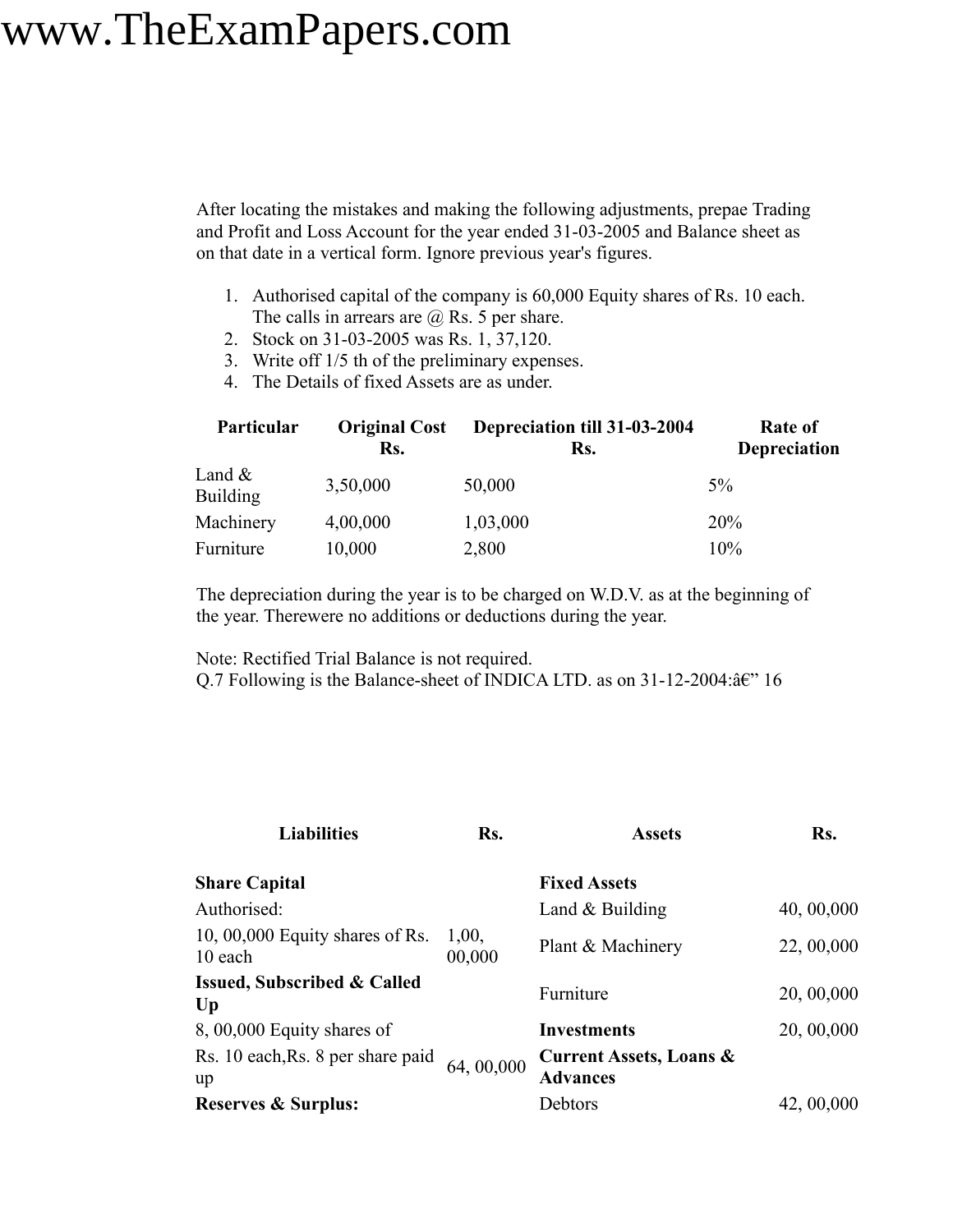| Profit & Loss Account            |                          | 50, 00,000 Bills Receivables | 10, 00,000  |
|----------------------------------|--------------------------|------------------------------|-------------|
| Security Premium Account,        |                          | 30, 00,000 Bank Balance      | 45,00,000   |
| <b>Secured Loans:</b>            |                          | <b>Stock</b>                 | 20, 00,000  |
| 10% Debentures                   | 30, 00,000               |                              |             |
| <b>Unsecured Loans</b>           | 10,00,000                |                              |             |
| Current Liabilities & Provisions |                          |                              |             |
| <b>Sundry Creditors</b>          | 20, 00,000               |                              |             |
| Bills payable                    | 10,00,000                |                              |             |
| Provision for Tax                | 5,00,000                 |                              |             |
|                                  | <u>2, 19, </u><br>00,000 |                              | 2,19,00,000 |

Keeping in view the legal requirements ascertain the maximum number of Equity shares that Indica Ltd. Can buyback  $(a)$  Rs. 20 per share.

Pass journal entries to record buyback and prepare a Balance-sheet thereafter.

Q.8 A company issued 10,000-8% Debentures of Rs. 100 each at par on 01-01-  $2001$ â $\varepsilon$ "redeemable on 31-12-2004 at par. The company decided to invest money outside business to provide funds for redeemption. The outside investments were made @ 5% p.a. on the last day of each year. On 31st December, 2004, the company sold all investments for Rs. 7, 25,000 and redeemed the 8% Debentures. The Sinking Fund value of Re 1  $\omega$  5% interest for 4 years is 0.23012. : $\hat{a} \in \mathbb{C}^{\times}$  16

Prepare for all the four years:

- 1. 8% Debentures Accounts
- 2. Sinking Fund Account
- 3. Sinking Fund Investment Account

Note: Calculations to be rounded off to the nearest rupee.

Q 9. Answer the following:-

(a) (i)List out the items under the head "Reserves & Surplus" of a company as per Schedule VI requirements.(4)

(ii)State the Steps to calculate value of Goodwill as per capitalization of future Maintainable Profits Method.(4)

(b)1.A company has balance as under(2)

| <b>Security Premium</b> | Rs. 1, 00,000 |
|-------------------------|---------------|
| <b>General Reserves</b> | Rs. 1, 50,000 |